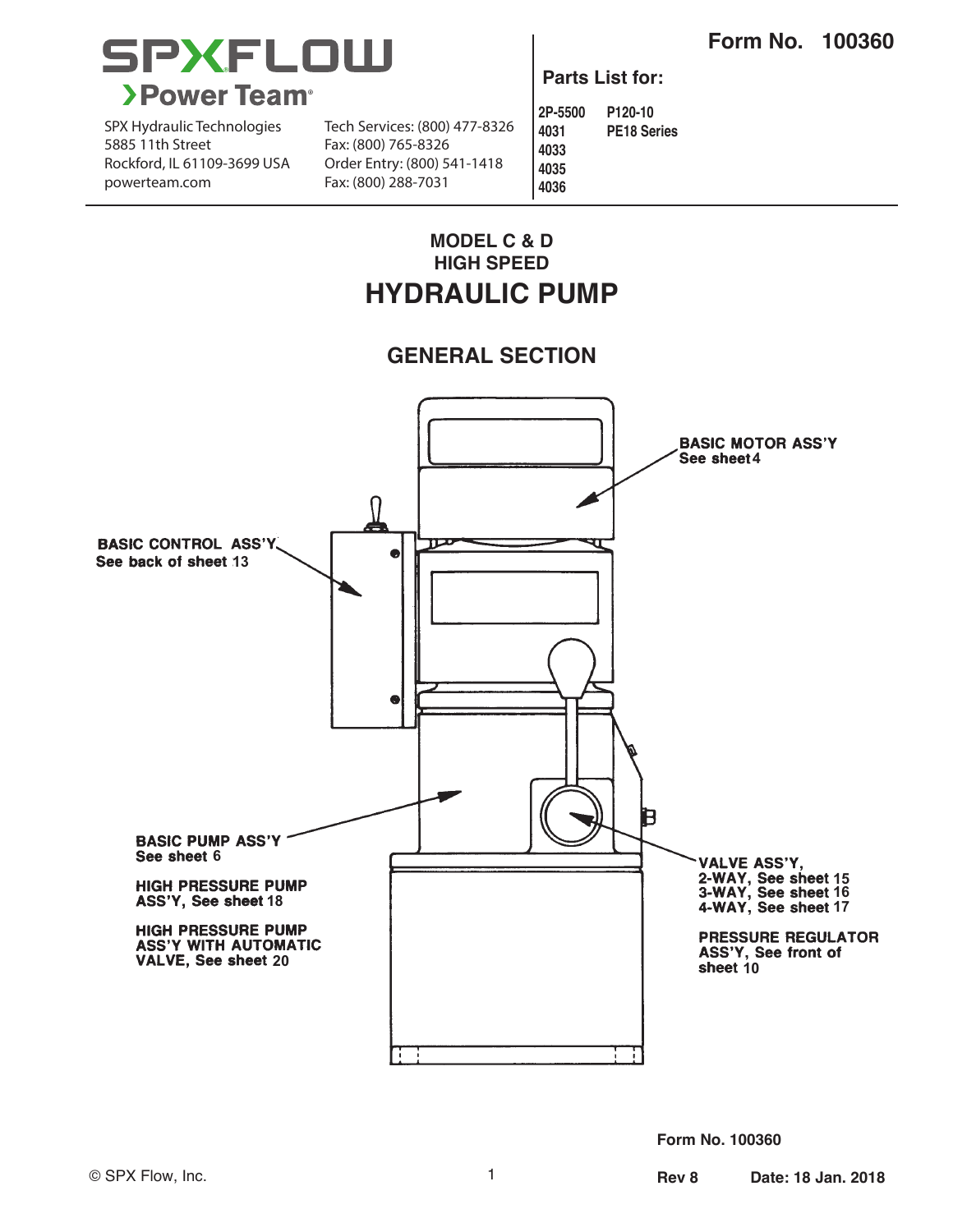# **ELECTRICAL SCHEMATICS**

 $L3$ 

# **WARNING**

**To help avoid personal injury, all electrical work must be done by a qualified electrician.**

#### **North American & International Color Codes**

| Conductors North American International |  |
|-----------------------------------------|--|
| Line  Black  Brown                      |  |
| Neutral  White  Blue                    |  |
|                                         |  |



115/230 Volt with ON/OFF/JOG Switch only



לן⊦

115/230 Volt with ON/OFF/JOG & Pressure Switch



115/230 Volt with ON/OFF/REMOTE, Pressure Switch & Remote Control







230/24 Volt with ON/OFF/REMOTE Switch & Remote Control NOTE: For 115 volt system, connect transformer lines H1 & H3 together and H2 & H4 together.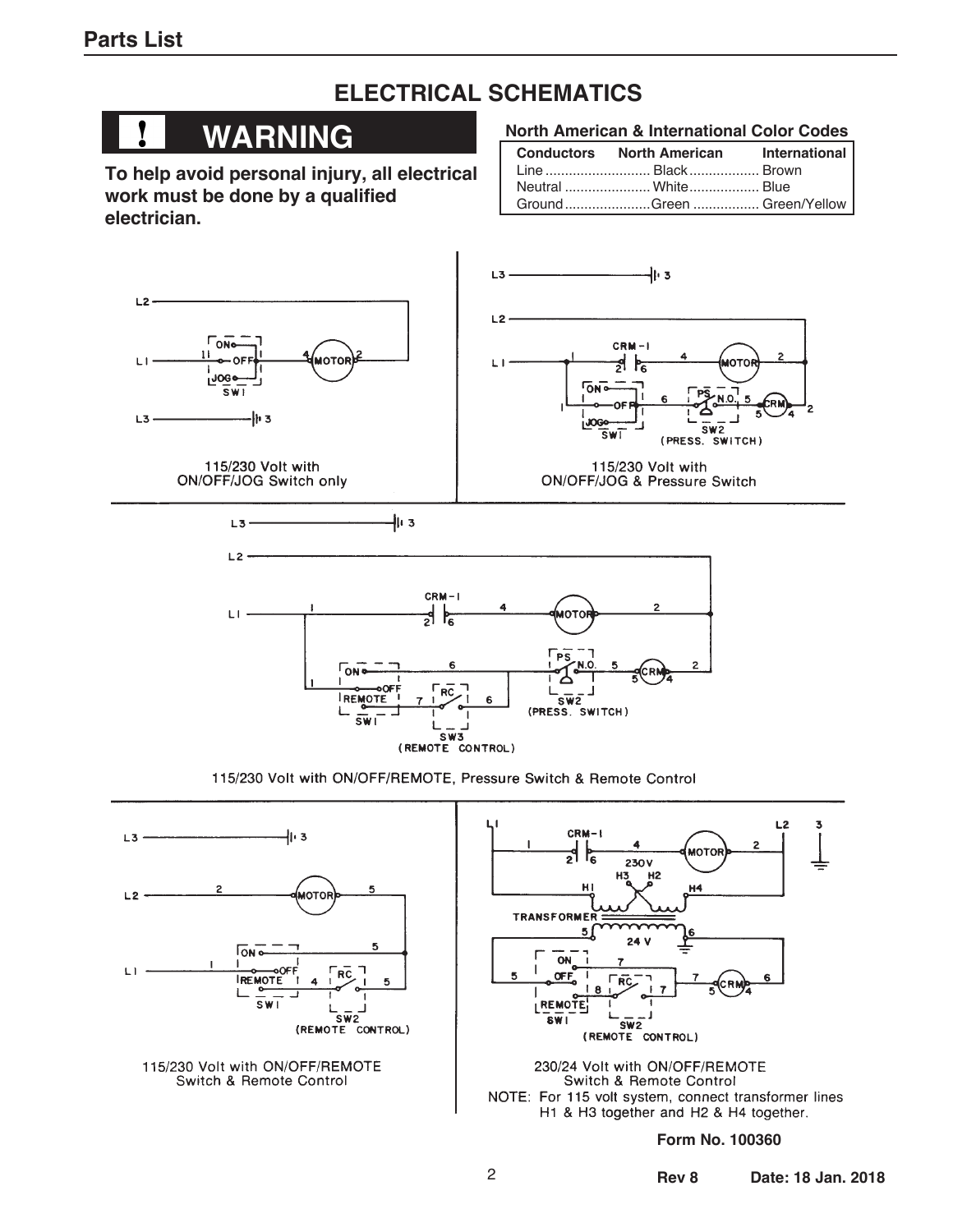# **TWO GALLON RESERVOIR ASSEMBLY**



| <b>ITEM</b> | <b>PART NO.</b> | QTY.I | <b>DESCRIPTION</b> |
|-------------|-----------------|-------|--------------------|
| 1           | 200291          |       | <b>Filler Plug</b> |
|             |                 |       | & Dipstick         |
|             |                 |       | Self-tapping       |
| 2           | 209799          | 10    | Screw (1/4-10      |
|             |                 |       | x 7/8 Lg.)         |
| 3           | 41174           | 1     | <b>Cover Plate</b> |
|             |                 |       | <b>Cover Plate</b> |
| 4           | 40164           |       | Gasket             |
| 5           | 61165           |       | Reservoir          |

# **PRESSURE SWITCH ASS'Y**

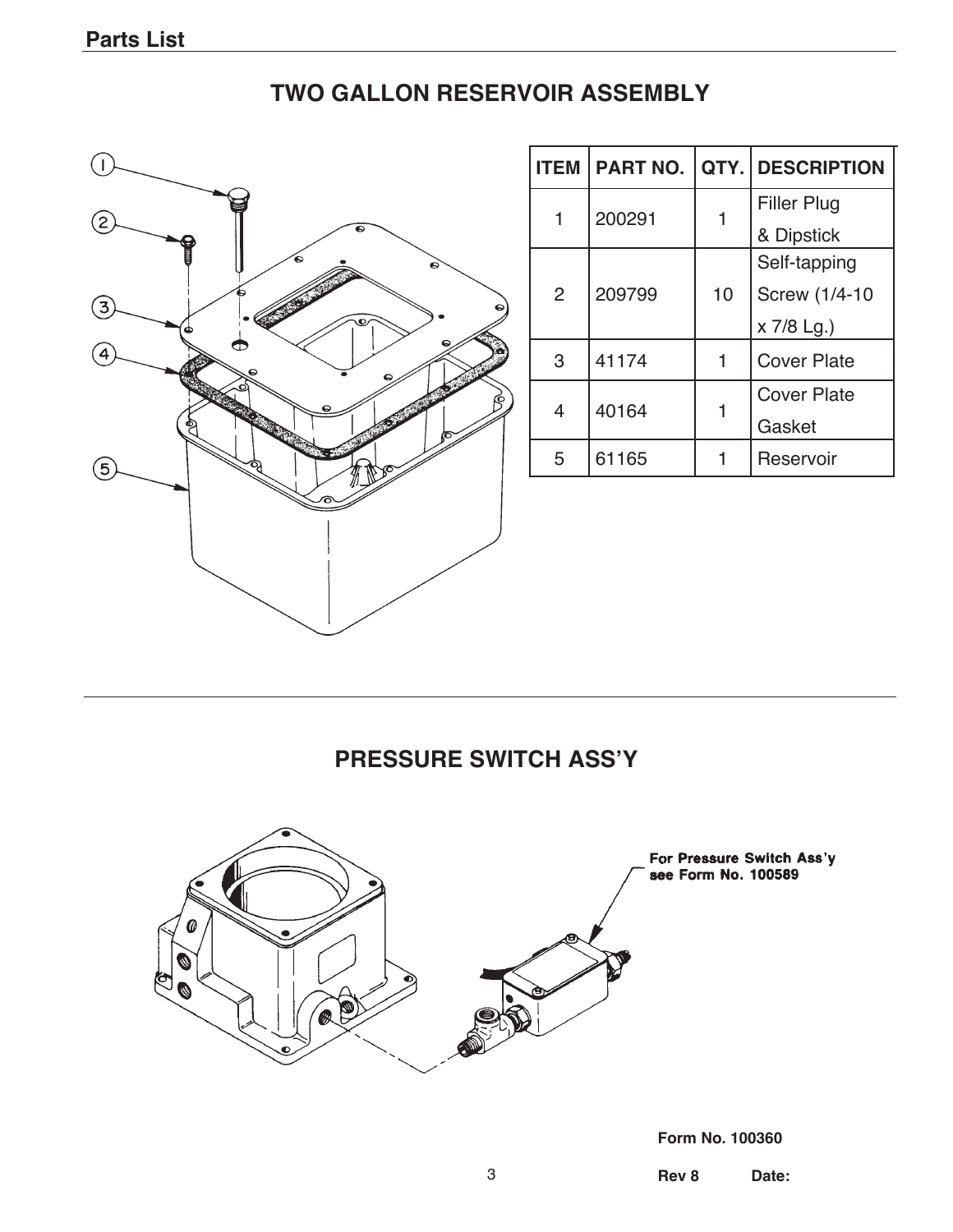# **BASIC MOTOR ASSEMBLY**

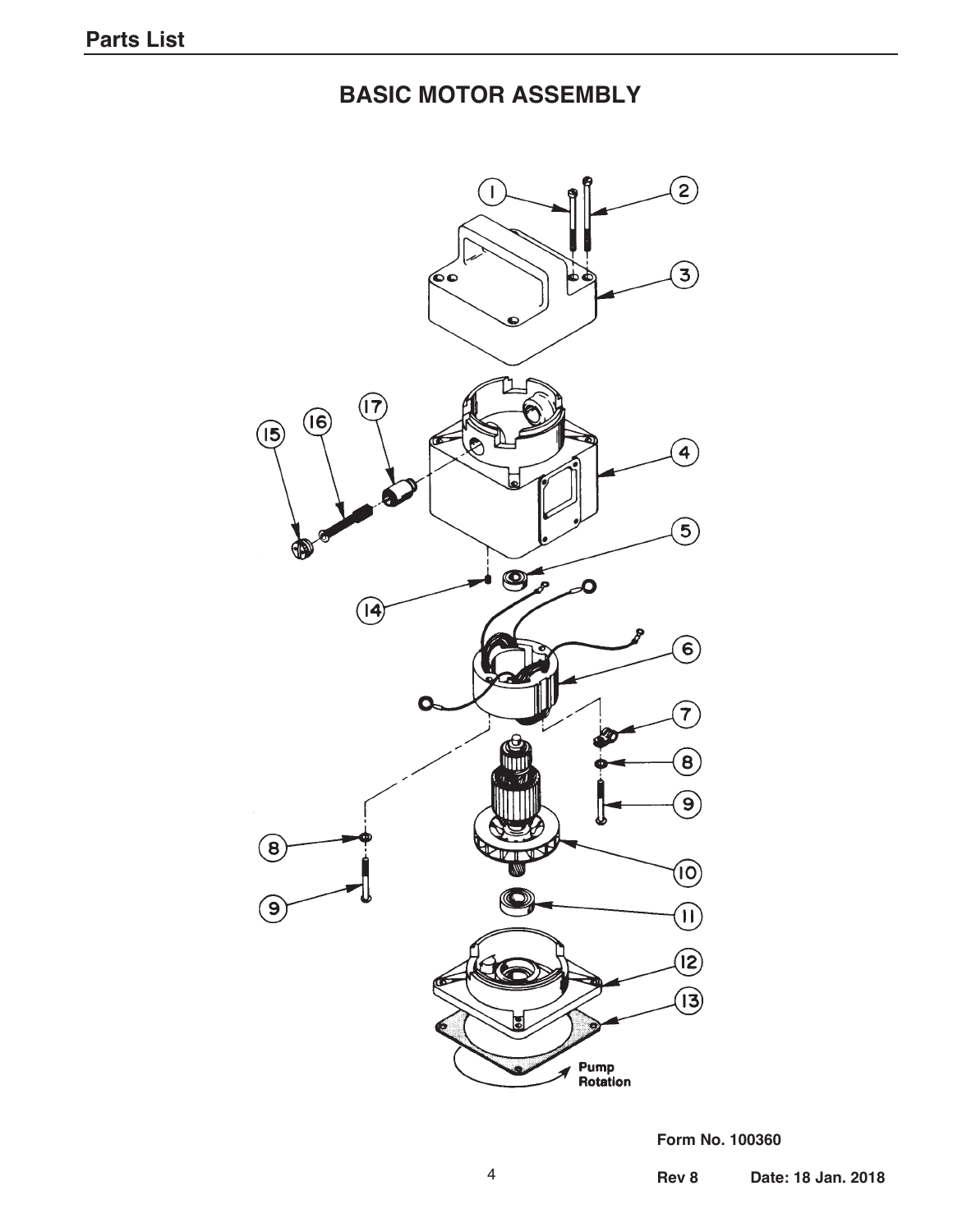| <b>ITEM</b>    | <b>PART NO.</b> | QTY.           | <b>DESCRIPTION</b>                                    |
|----------------|-----------------|----------------|-------------------------------------------------------|
| 1              | 12802           | $\overline{2}$ | Machine Screw (10-24 UNC x 5-1/2 Lg.)                 |
| $\overline{2}$ | 12820           | $\overline{4}$ | Machine Screw (10-24 UNC x 6" Lg.)                    |
| 3              | 32395           | 1              | <b>Motor Shell Cover</b>                              |
| $\overline{4}$ | 40750           | 1              | <b>Motor Shell</b>                                    |
| 5              | 16768           | 1              | <b>Ball Bearing</b>                                   |
| 6              | 12140           | 1              | Field (115 Volt)                                      |
|                | 12141           | $\blacksquare$ | Field (230 Volt)                                      |
| $\overline{7}$ | 13111           | 1              | <b>Speed Clamp</b>                                    |
| 8              | 12356           | $\overline{2}$ | Lockwasher (#10 Internal Tooth)                       |
| 9              | 12515           | $\overline{2}$ | Machine Screw (10-24 UNC x 1-3/4 Lg.)                 |
| 10             | 16769           | 1              | Armature (115 Volt)                                   |
|                | 16770           | 1              | Armature (230 Volt)                                   |
| 11             | 12133           | $\blacksquare$ | <b>Ball Bearing</b>                                   |
| 12             | 40753           | 1              | <b>Motor Base</b>                                     |
| 13             | +32714          | 1              | Gasket                                                |
| 14             | 12131           | $\overline{2}$ | Set Screw (10-24 UNC x 3/16 Lg.)                      |
| 15             | 12143           | $\overline{2}$ | <b>Brush Cap</b>                                      |
| 16             | 12144           | $\overline{2}$ | <b>Brush Assembly</b>                                 |
| 17             | 12142           | $\overline{2}$ | <b>Brush Holder</b>                                   |
|                |                 |                |                                                       |
|                |                 |                | PARTS INCLUDED BUT NOT SHOWN                          |
|                | 202210          | $\mathbf{1}$   | Spec. Decal, 115 V.                                   |
|                | 203630          | 1              | Spec. Decal, 230 V. (PE18 Series Only)                |
|                | 202173          | $\mathbf{1}$   | Trade Name Decal (PE18 Series)                        |
|                |                 |                | Trade Name Decal (Y27 Series, 4030, 4031, 4032, 4033, |
|                | 12858           | 1              | 4034, 4035, 4036, & 4037)                             |

\*Part numbers marked with an asterisk (\*) are **NOT** used with Pump using Automatic Valve. Part numbers marked with a dagger (†) are contained in Repair Kit No. 300914.

 Refer to any operating instructions included with this product for detailed information about operation, testing, disassembly, reassembly, and preventive maintenance.

 Items found in this parts list have been carefully tested and selected. **Therefore: Use only genuine replacement parts!**

Additional questions can be directed to one of our Technical Services Departments.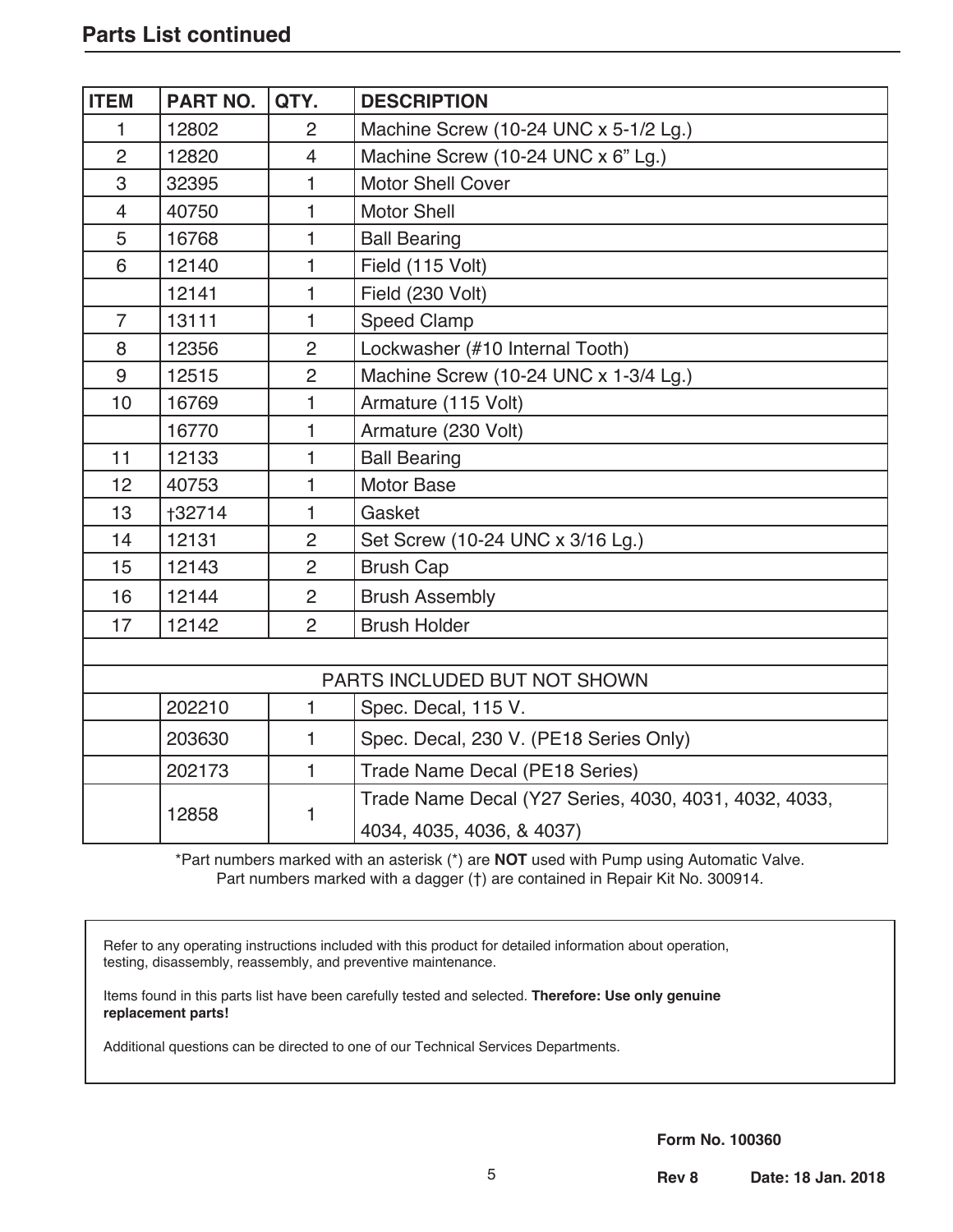### **BASIC PUMP ASSEMBLY**

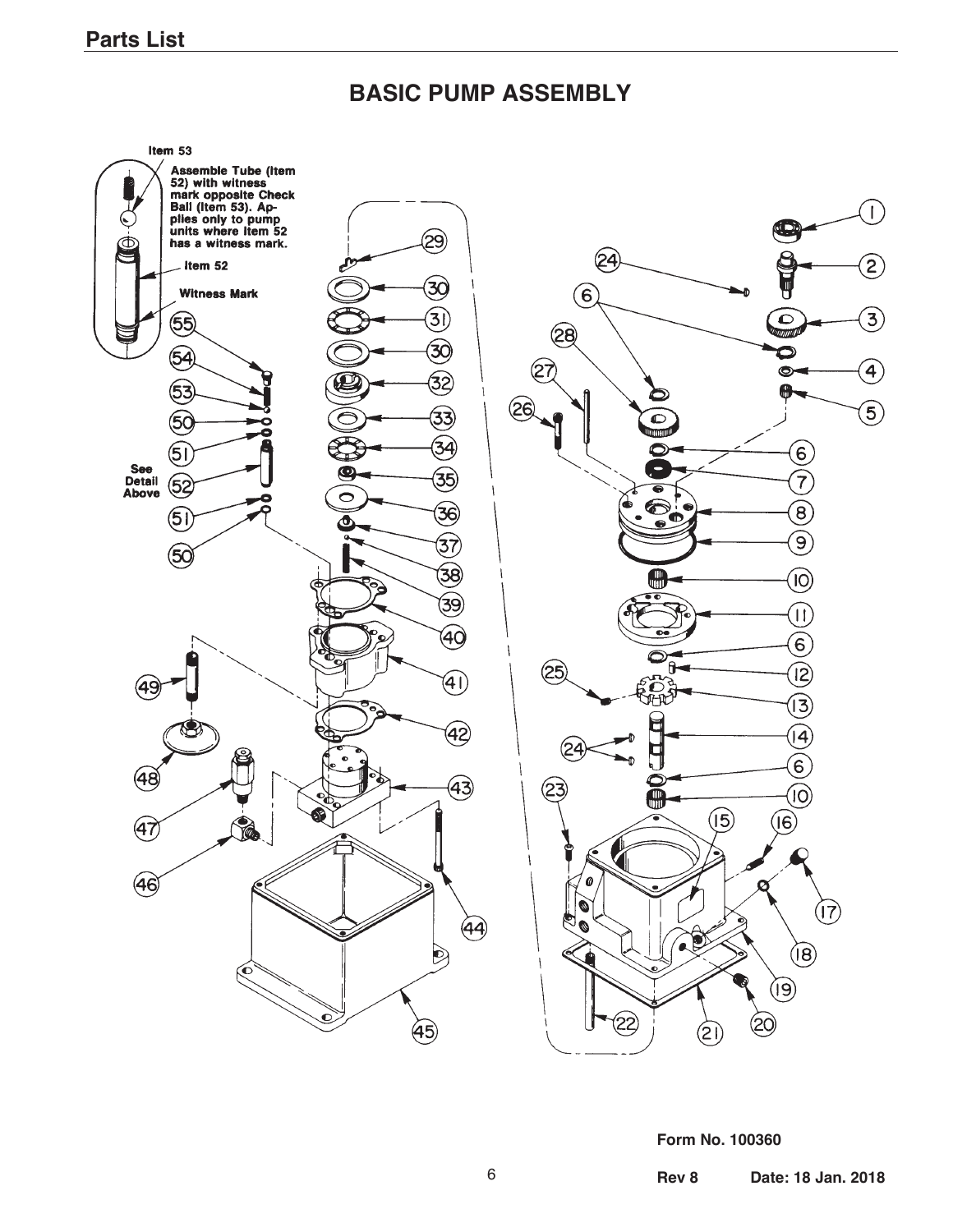| <b>ITEM</b>    | <b>PART NO.</b> | QTY.           | <b>DESCRIPTION</b>                                                   |
|----------------|-----------------|----------------|----------------------------------------------------------------------|
| 1.             | 13115           | 1              | <b>Ball Bearing</b>                                                  |
| $\overline{2}$ | 32069           | 1              | <b>Pinion Shaft</b>                                                  |
| 3              | 24536           | 1              | <b>Helical Gear</b>                                                  |
| $\overline{4}$ | 24744           | 1              | <b>Thrust Washer</b>                                                 |
| 5              | 12191           | 1              | <b>Needle Bearing</b>                                                |
| 6              | 12178           | 5              | Retaining Ring (5/8 shaft)                                           |
| 7              | <b>†12194</b>   | 1              | Oil Seal                                                             |
| 8              | 33463           | 1              | Pump End Plate                                                       |
| 9              | <b>†10297</b>   | 1              | O-ring (3-1/2 x 3-1/4 x 1/8)                                         |
| 10             | 12192           | $\overline{2}$ | <b>Needle Bearing</b>                                                |
| 11             | 33464           | 1              | Pump Ring                                                            |
| 12             | 12193           | 8              | Roller                                                               |
| 13             | 24632           | 1              | Rotor                                                                |
|                | 28357           | 1              | Rotor (For Automatic Valve only)                                     |
| 14             | 202857          | 1              | <b>Shaft</b>                                                         |
| 15             | 12204           | 1              | Decal (Venting Instructions)                                         |
| 16             | 15305           | 1              | Set Screw (1/4-20 UNC x 1"Lg.)                                       |
|                | 251700          | 1              | Seal Washer (.56 x 1/4-20 UNC)                                       |
|                | 10383           | 1              | Hex Jam Nut (1/4-20)                                                 |
| 17             | 350974          | 1              | <b>Filler Cap</b>                                                    |
| 18             | 10300           | 1              | O-ring (5/8 x 15/32 x 5/64)                                          |
|                |                 |                | Pump Body (For Automatic Valve only; for other Pump Bodies,          |
| 19             | 42521           | 1              | see Valve section sheets 5 of 8 and 6 of 8.)                         |
| 20             | 10479           | 1              | Pipe Plug (1/4 NPTF)                                                 |
| 21             | †32713          | 1              | Gasket                                                               |
| 22             | 27323           | 1              | <b>Tube Return</b>                                                   |
| 23             | 13026           | 4              | Machine Screw (10-24 UNC x 3/4 Lg.)                                  |
| 24             | 12179           | 3              | <b>Woodruff Ket</b>                                                  |
| 25             | 14070           | 8              | Compression Spring (1/4 O.D. x 3/8 Lg.; For Automatic Valve<br>only) |

\*Part numbers marked with an asterisk (\*) are **NOT** used with Pump using Automatic Valve. Part numbers marked with a dagger (†) are contained in Repair Kit No. 300914.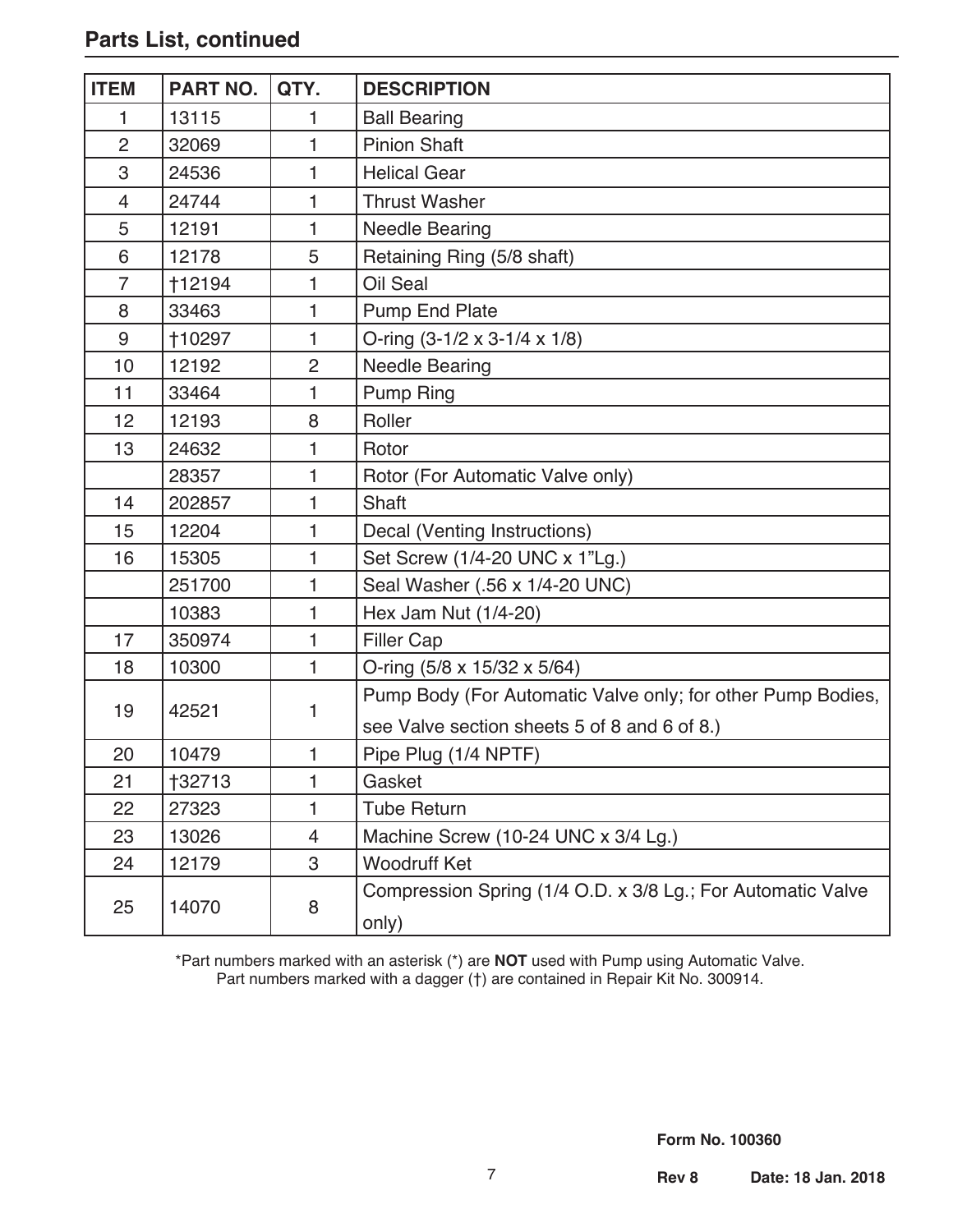| <b>ITEM</b> | <b>PART NO.</b> | QTY.           | <b>DESCRIPTION</b>                                         |
|-------------|-----------------|----------------|------------------------------------------------------------|
| 26          | 10022           | 4              | Soc. Hd. Cap Screw (1/4-20 UNC x 1-1/2 Lg.)                |
| 27          | 24758           | 1              | <b>Locating Pin</b>                                        |
| 28          | 24567           | 1              | Spur Gear                                                  |
| 29          | 200397          | 1              | Key                                                        |
| 30          | 11227           | $\overline{2}$ | <b>Bearing Race</b>                                        |
| 31          | 11228           | 1              | <b>Needle Thrust Bearing</b>                               |
| 32          | 35271           | 1              | Angle Plate                                                |
| 33          | 15432           | 1              | <b>Bearing Race</b>                                        |
| 34          | 15431           | 1              | <b>Thrust Bearing</b>                                      |
| 35          | 11814           | 1              | <b>Ball Bearing</b>                                        |
| 36          | 23548           | 1              | <b>Top Plate</b>                                           |
| 37          | 23547           | 1              | <b>Top Plate Bearing</b>                                   |
| 38          | 10375           | 1              | Ball (1/4 dia.)                                            |
| 39          | 10361           | 1              | Compression Spring (1/4 O.D. x 1" Lg.)                     |
| 40          | <b>†202691</b>  | 1              | <b>Upper Gasket</b>                                        |
| 41          | 36923           | 1              | Spacer                                                     |
| 42          | †202690         | 1              | Lower Gasket                                               |
| 43          | 36915           | 1              | Pump Assembly, High Pressure (See sheet 7 of 8)            |
|             |                 | 1              | Pump Assembly, High Pressure (Used with Automatic Valve    |
|             | 36918           |                | only, see sheet 8 of 8)                                    |
|             |                 |                | Soc. Hd. Cap Screw (1/4-20 UNC x 3" Lg.; Torque to 110/120 |
| 44          | 11956           | 4              | $in.$ lbs.)                                                |
| 45          | 40756OR9        | 1              | Reservoir, 1/2 Gal. (PE18 Series)                          |
|             |                 |                | Reservoir, 1/2 Gal. (Y27 Series, 4030, 4031, 4032, 4033,   |
|             | 40756BL2        | 1              | 35117, & 201636-INT)                                       |
|             | 40756GR19       | 1.             | Reservoir, 1/2 Gal. (29610 & 205242)                       |
|             | 40756GR4        | 1              | Reservoir, 1/2 Gal. (27571)                                |
|             | 40756BR13       | 1              | Reservoir, 1/2 Gal. (D-01023AA, D-01026-AA, & 201905)      |
|             | 40756BL10       | 1              | Reservoir, 1/2 Gal. (P120-10)                              |
|             | 40756RE2        | 1              | Reservoir, 1/2 Gal. (LRE-Y27-A)                            |
|             | 40756BL3        | 1              | Reservoir, 1/2 Gal. (TO-15)                                |

#### **Parts List, continued**

\*Part numbers marked with an asterisk (\*) are **NOT** used with Pump using Automatic Valve. Part numbers marked with a dagger (†) are contained in Repair Kit No. 300914.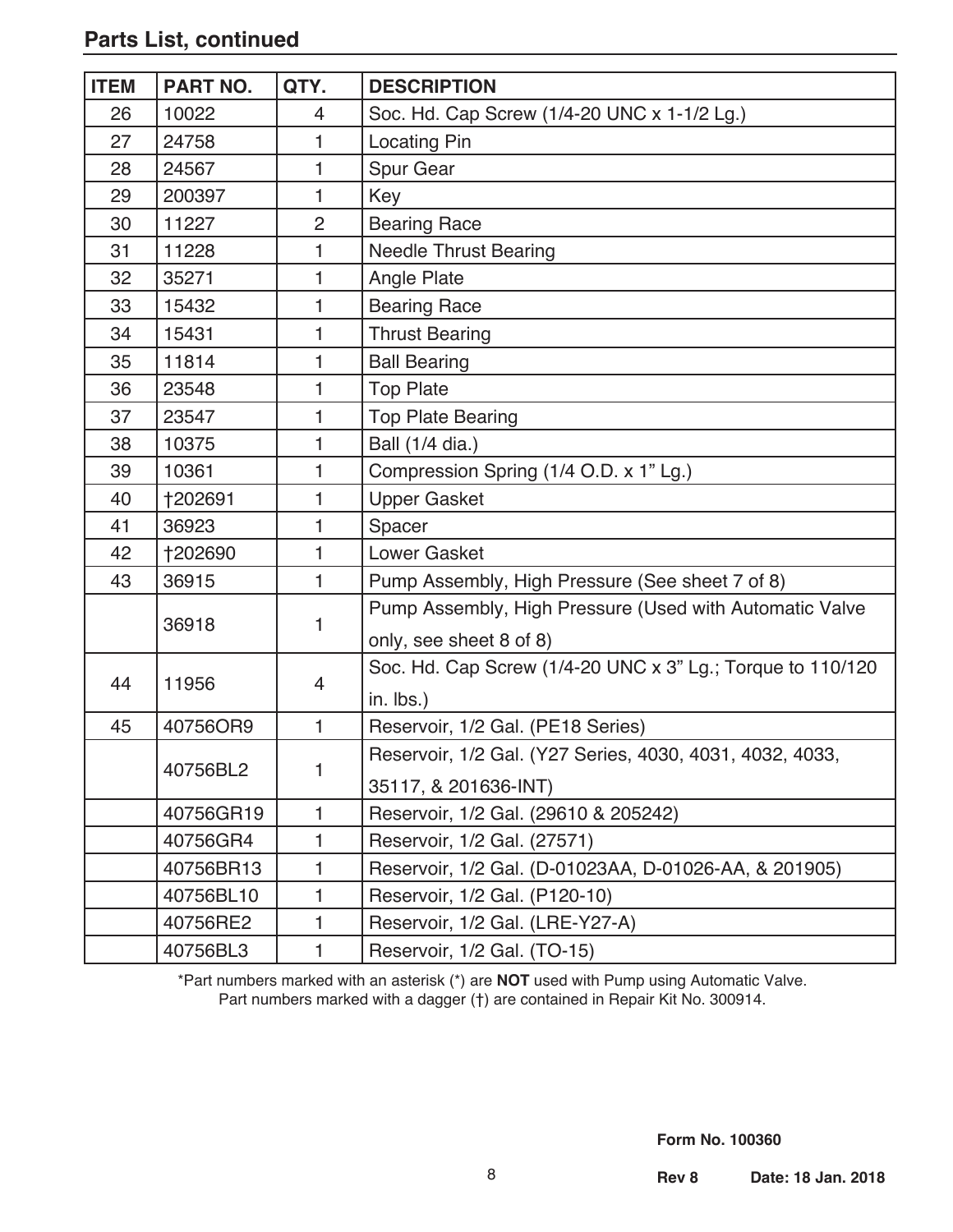# **Parts List, continued**

| <b>ITEM</b>   | <b>PART NO.</b>              | QTY.           | <b>DESCRIPTION</b>                                        |  |  |
|---------------|------------------------------|----------------|-----------------------------------------------------------|--|--|
| 45<br>(cont.) | 40756TA2                     | 1              | Reservoir, 1/2 Gal. (2P-5500 & 2P-5550)                   |  |  |
|               | 34072                        | 1              | Reservoir, 1/2 Gal. - Special (28557)                     |  |  |
| 46            | 24730                        | 1              | Elbow                                                     |  |  |
|               |                              |                | Relief Valve Assembly (Pressure setting indicated on Pump |  |  |
| 47            | 21278                        |                | Name Plate)                                               |  |  |
| 48            | 29682                        | 1              | <b>Filter Assembly</b>                                    |  |  |
| 49            | 202781                       |                | <b>Suction Tube</b>                                       |  |  |
|               | 29681                        | 1              | Suction Tube (Used with 2 gal. Reservoir)                 |  |  |
| 50            | <b>†10267</b>                | $\overline{2}$ | O-ring $(7/16 \times 5/16 \times 1/16)$                   |  |  |
| 51            | <b>†15085</b>                | 2              | Backup Washer (7/16 x 5/16 x 3/64 Thk.)                   |  |  |
| 52            | 202688                       |                | Tube                                                      |  |  |
| 53            | *10377                       | 1              | Steel Ball (5/16 dia.)                                    |  |  |
| 54            | $*15141$                     |                | Compression Spring (3/16 O.D. x 5/8 Lg.)                  |  |  |
| 55            | *202681                      | 1              | <b>Ball Stop</b>                                          |  |  |
|               |                              |                |                                                           |  |  |
|               | PARTS INCLUDED BUT NOT SHOWN |                |                                                           |  |  |
|               | 200257                       | 1              | <b>Prime Decal</b>                                        |  |  |

\*Part numbers marked with an asterisk (\*) are **NOT** used with Pump using Automatic Valve. Part numbers marked with a dagger (†) are contained in Repair Kit No. 300914.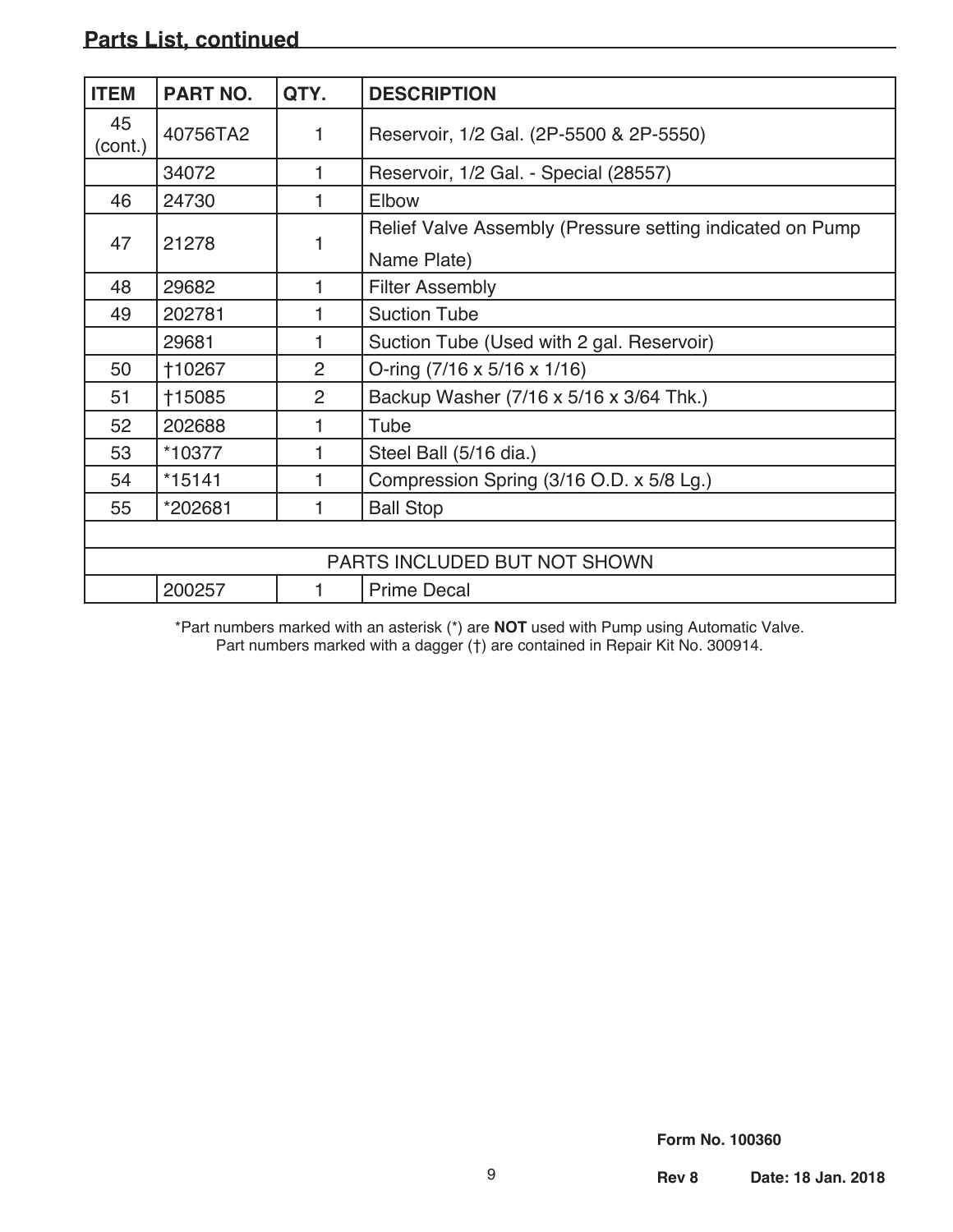# **PRESSURE REGULATOR ASSEMBLY**

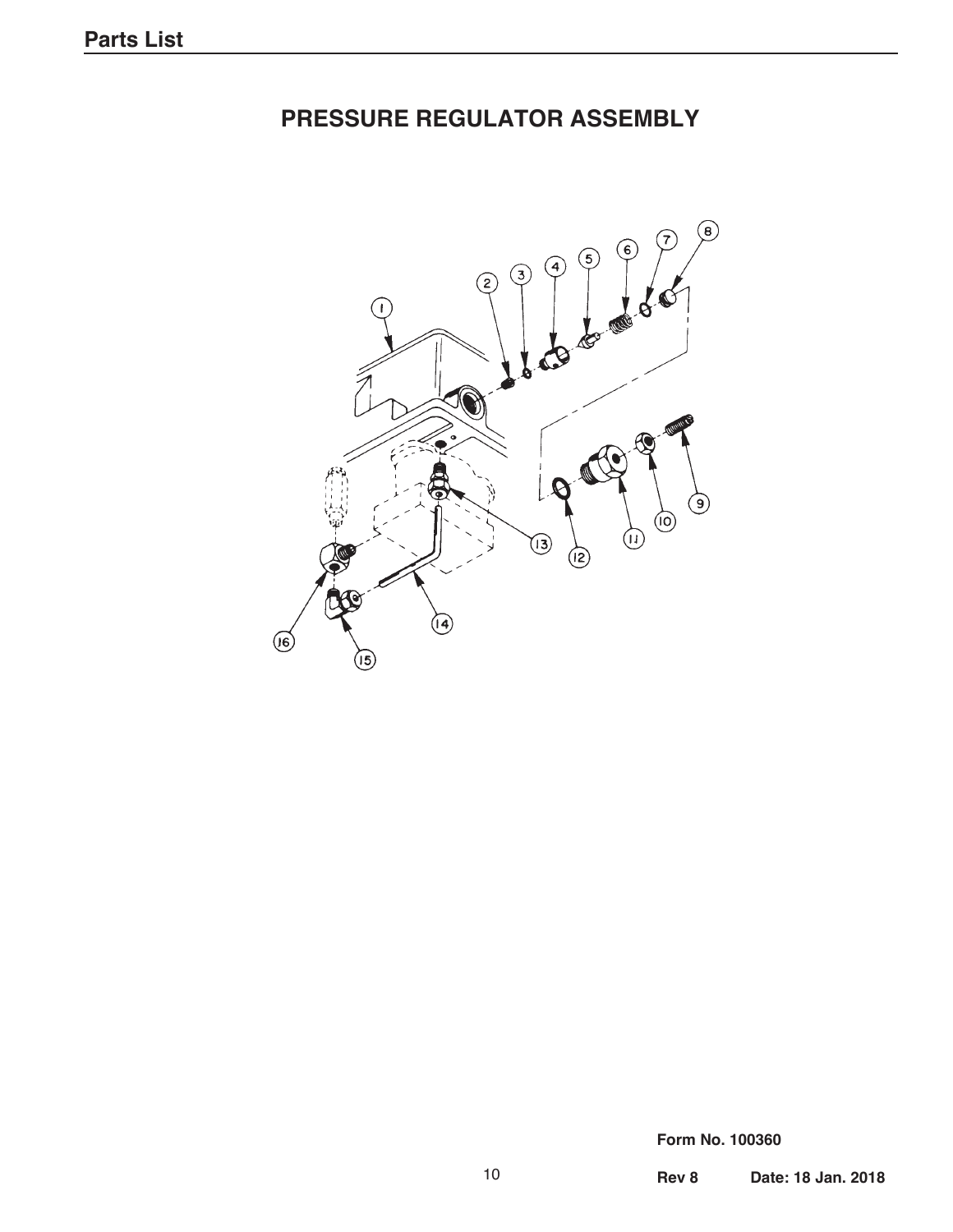# **Parts List, continued**

| <b>ITEM</b>     | <b>PART NO.</b> | QTY.         | <b>DESCRIPTION</b>                                         |
|-----------------|-----------------|--------------|------------------------------------------------------------|
| 1               | 42513           | 1            | Pump Body (For 2-way Valve & Pressure Regulator)           |
|                 | 42511           | 1            | Pump Body (For 3-way Valve & Pressure Regulator)           |
|                 | 42517           | 1            | Pump Body (For 4-way Valve & Pressure Regulator)           |
|                 | 42519           | $\mathbf{1}$ | Pump Body (For Automatic Valve & Pressure Regulator)       |
|                 |                 |              | Pump Body (For 4-way Valve & Pressure Regulator for PE184- |
|                 | 64401           | 1            | RAY only. See illustration below.)                         |
| $\overline{2}$  | 11084           | $\mathbf{1}$ | Pipe Plug (1/16 NPTF)                                      |
| 3               | 12522           | 1            | O-ring $(3/8 \times 1/4 \times 1/16)$                      |
| 4               | 24634           | 1            | <b>Valve Seat</b>                                          |
| 5               | 21046           | 1            | <b>Valve Stem</b>                                          |
| 6               | 10428           | 1            | Compression Spring (1/2 O.D. x 3/4 Lg.)                    |
| 7               | 10268           | 1            | O-ring $(1/2 \times 3/8 \times 1/16)$                      |
| 8               | 24629           | 1            | <b>Spring Button</b>                                       |
| 9               | 22362           | 1            | <b>Valve Adjusting Screw</b>                               |
| 10              | 10386           | 1            | Jam Nut                                                    |
| 11              | 21305           | 1            | Valve Cap                                                  |
| 12 <sub>2</sub> | 10527           | 1            | O-ring (13/16 x .644 x .087)                               |
| 13              | 11173           | 1            | <b>Tube Connector</b>                                      |
| 14              | 24788           | 1            | Tube (For 2-way, 3-way, & 4-way Valve)                     |
| 15              | 11278           | 1            | <b>Tube Connector Elbow</b>                                |
| 16              | 24702           | 1            | Tee                                                        |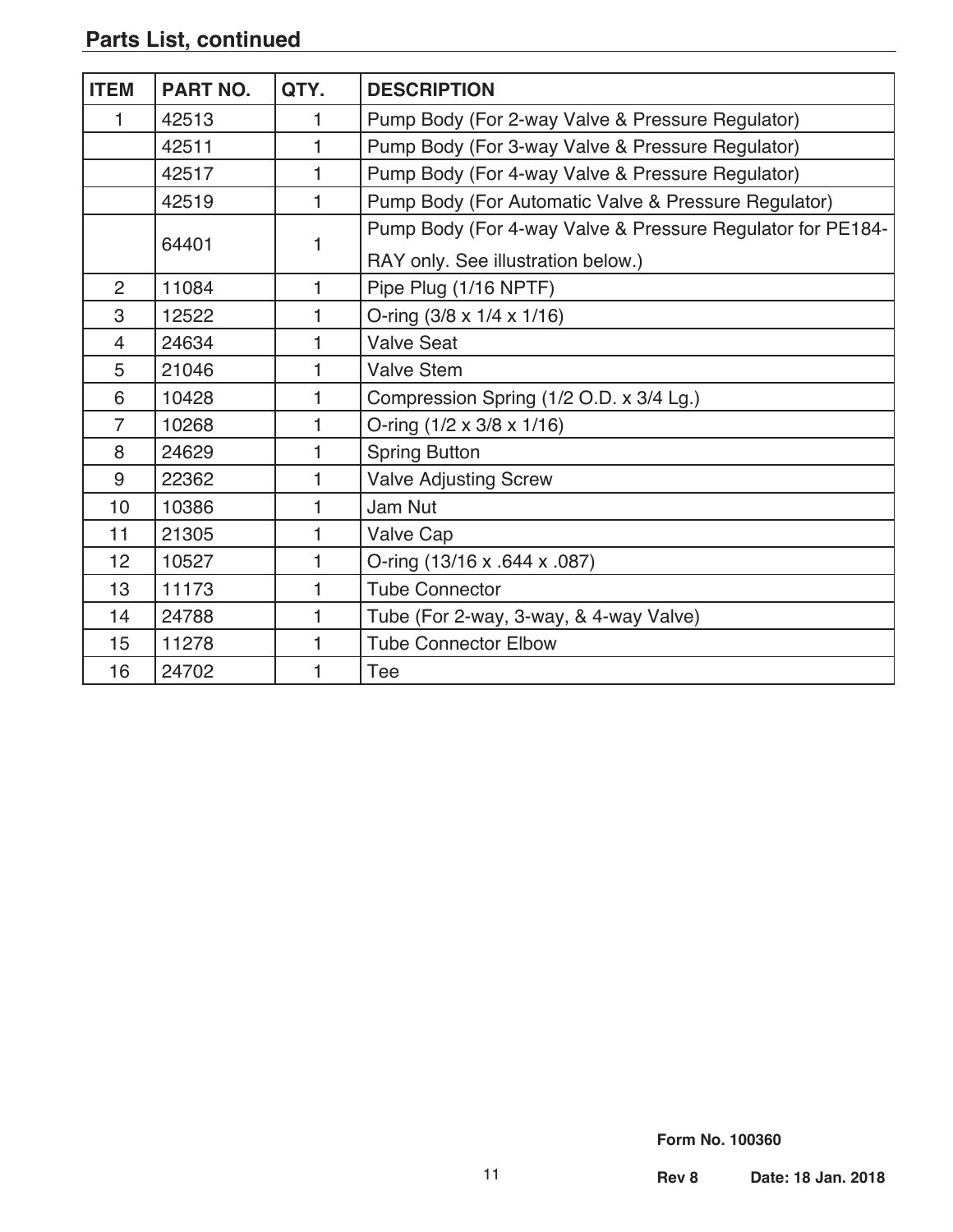# **Parts List**



|             | <b>BASIC PUMP FOR PE184-RAY ONLY</b> |  |                                                                    |  |  |
|-------------|--------------------------------------|--|--------------------------------------------------------------------|--|--|
| <b>ITEM</b> | <b>PART NO. QTY.</b>                 |  | <b>DESCRIPTION</b>                                                 |  |  |
|             | 19121                                |  | Tee Fitting                                                        |  |  |
|             | 21278-10                             |  | Relief Valve (Position as shown at left and set at 900/1, 100 PSI) |  |  |
| 3           | 64401                                |  | Pump Body                                                          |  |  |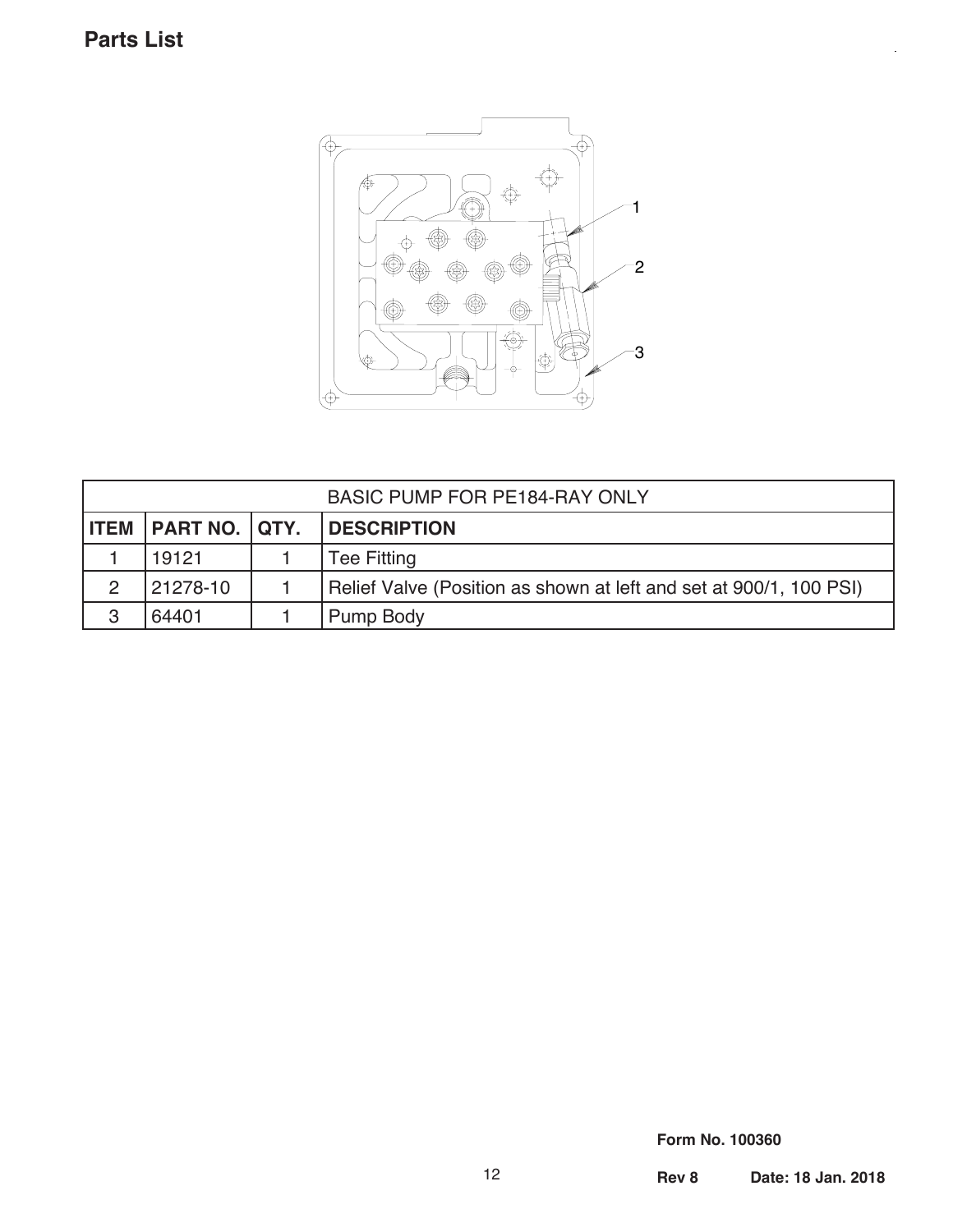**BASIC CONTROL ASSEMBLY** 



**(Example) Control Box 42571R**

| <b>ITEM</b>     | <b>PART NO.</b> | QTY.           | <b>DESCRIPTION</b>                          |
|-----------------|-----------------|----------------|---------------------------------------------|
| 1               | 10195           | 2              | Nut, #6-32 Hex                              |
| $\overline{2}$  | 10196           | 2              | Nut, Hex 8-32                               |
| 3               | 10962           | 2              | Screw, Flat 8-32 X 0.50                     |
| $\overline{4}$  | 10975           |                | Screw, Pan 8-32 X 0.31                      |
| 5               | 11141           | $\overline{4}$ | Screw, Pan HD Tapping - Phillips 6-20 X 3/8 |
| 6               | 11143           | 1              | <b>Snap Bushing</b>                         |
| $\overline{7}$  | 11361           | 1              | Washer, Tooth Ext 0.380 X 0.170             |
| 8               | 11388           | 3              | Washer, Tooth Ext 0.370 X 0.170             |
| 9               | 12062           | 2              | Screw, Rnd 8-32 X 0.38                      |
| 10 <sup>1</sup> | 12665           |                | Switch, Toggle                              |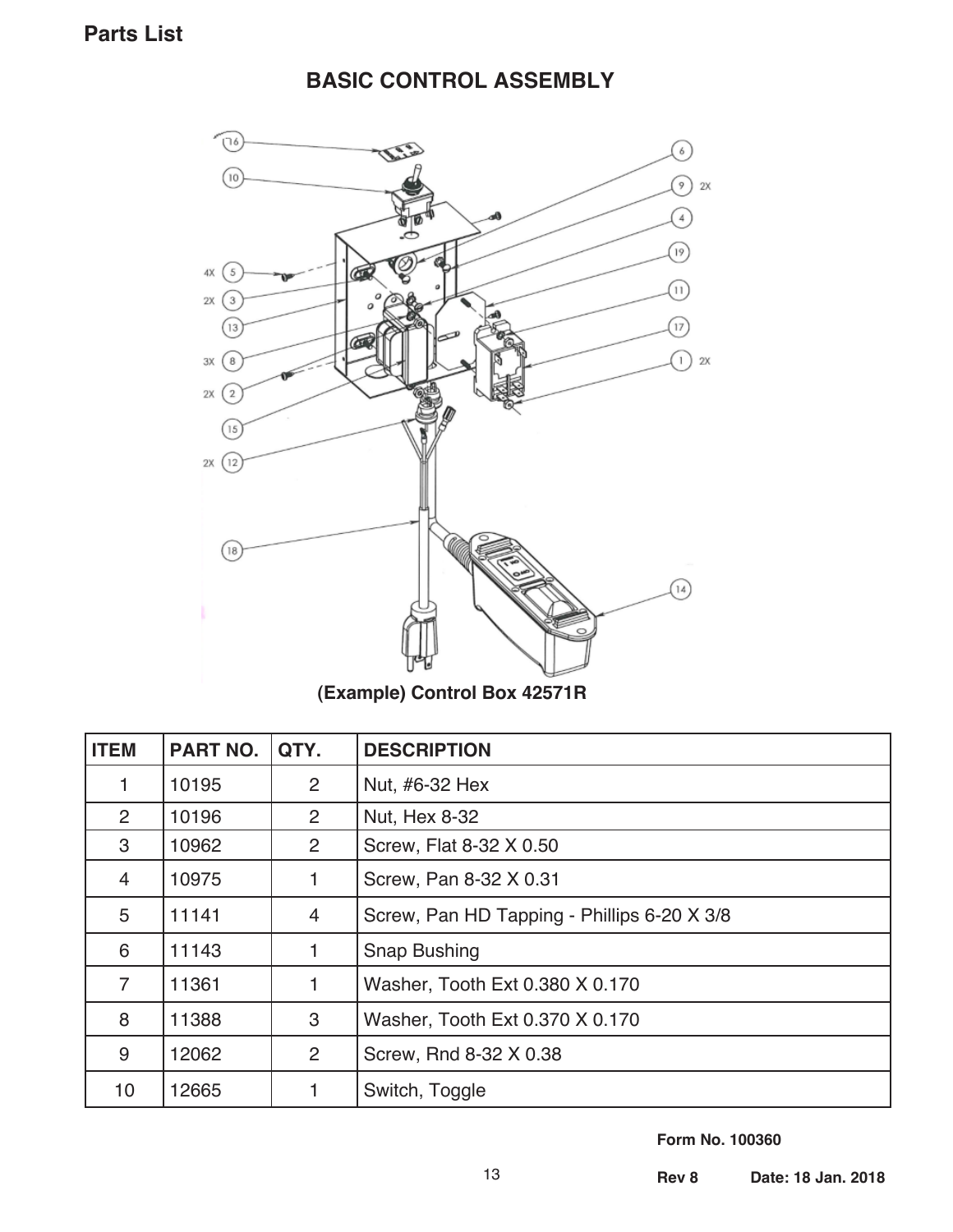# **Parts List, continued**

| <b>ITEM</b> | <b>PART NO.</b> | QTY.           | <b>DESCRIPTION</b>                                  |
|-------------|-----------------|----------------|-----------------------------------------------------|
| 11          | 15906           | $\overline{2}$ | Washer, Tooth Ext 0.310 X 0.15                      |
| 12          | 15993           | 2              | Bushing, Str Rel .325/.360 OD .625 Hole             |
| 13          | 42575WH2        | $\mathbf{1}$   | <b>Box, Electrical Control</b>                      |
| 14          | 252160          | 1              | <b>Remote Control Hand Switch Assy</b>              |
|             | 203225          | 1              | Remote Control (For PE184-RAY)                      |
|             | 10461           | 1              | Remote Control (Foot Operated - Not shown)          |
|             | 25017           | 1              | Remote Control (Hand Operated; See Form No. 101644) |
| 15          | 305665          | $\mathbf{1}$   | Transformer, 120V/240V to 24V, 20VA                 |
| 16          | 352080          | 1              | Label                                               |
| 17          | 2007848         | 1              | Relay, DPST 230 VAC                                 |
|             | 2007913         | 1              | Relay, DPST 24 VAC                                  |
|             | 2008166         | 1              | Relay Starter (115 volt)                            |
| 18          | 2007912         | $\mathbf{1}$   | Cord Set (115V, 16/3 SJTO)                          |
|             | 25015           | 1              | Cord Set (230 volt)                                 |
| 19          | 3000641         | 1              | <b>Bracket, Relay Mounting</b>                      |

| PARTS INCLUDED BUT NOT SHOWN |        |  |                                 |
|------------------------------|--------|--|---------------------------------|
|                              | 352080 |  | Indicator Decal (On/Off/Remote) |
|                              | 352079 |  | Indicator Decal (On/Off/Jog)    |
|                              | 352061 |  | <b>Metal Switch Guard</b>       |
|                              | 200188 |  | <b>Warning Decal</b>            |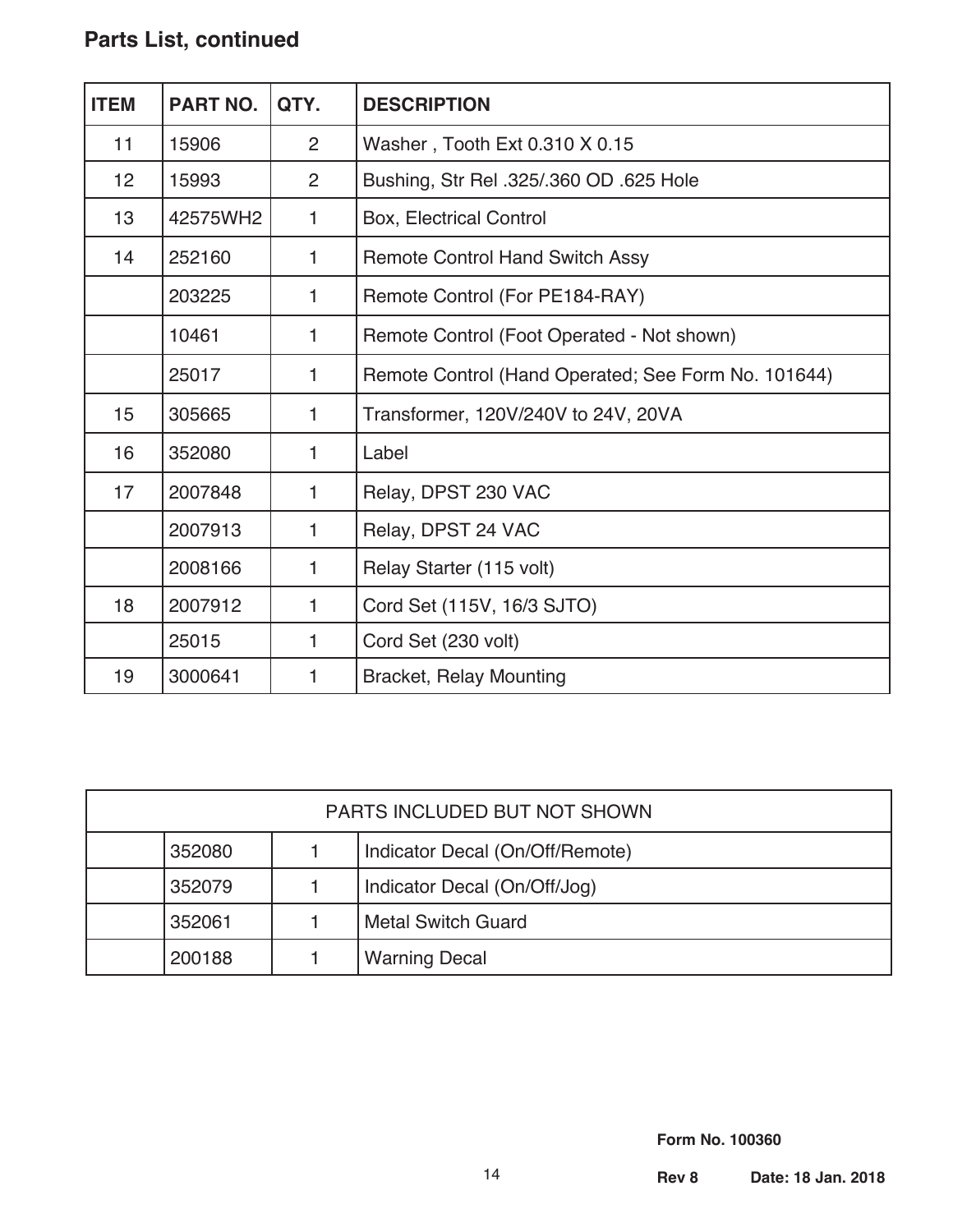# **TWO-WAY VALVE ASSEMBLY**



| <b>ITEM</b>     | <b>PART NO.</b> | QTY. | <b>DESCRIPTION</b>                                     |
|-----------------|-----------------|------|--------------------------------------------------------|
|                 | 12042           |      | Copper Washer (9/16 x 3/8 x 1/32)                      |
| 2               | 202774          |      | Replaceable Seat (Torque to 180/200 in. lbs.)          |
| 3               | 10375           |      | Steel Ball (1/4 dia.)                                  |
| $\overline{4}$  | 10914           | 1    | O-ring (1-3/8 x 1-3/16 x 3/32)                         |
| 5               | 27321           | 1    | Cover                                                  |
| 6               | 11434           | 4    | Soc. Hd. Cap Screw (10-24 UNC x 1/2 Lg.)               |
| 7               | 12821           |      | Knob                                                   |
| 8               | 24564           |      | <b>Stud</b>                                            |
| 9               | 10519           | 1    | Set Screw (1/4-20 UNC x 3/8 Lg; Torque to 87 in. lbs.) |
| 10 <sup>1</sup> | <b>†10267</b>   | 1    | O-ring $(7/16 \times 5/16 \times 1/16)$                |
| 11              | 202775          |      | <b>Valve Stem</b>                                      |
| 12 <sub>2</sub> | 33137           |      | Collar                                                 |
| 13              | 11587           | 2    | Roll Pin (1/8 dia. x 1/2 Lg.)                          |
| 14              | 42516           | 1    | Pump Body (For 2-way Valve only)                       |
|                 | 42515           |      | Pump Body (For 53005 only)                             |
| 15              | 15130           |      | Pipe Plug (1/16 NPTF)                                  |

Part numbers marked with a dagger (†) are contained in Repair Kit No. 300914.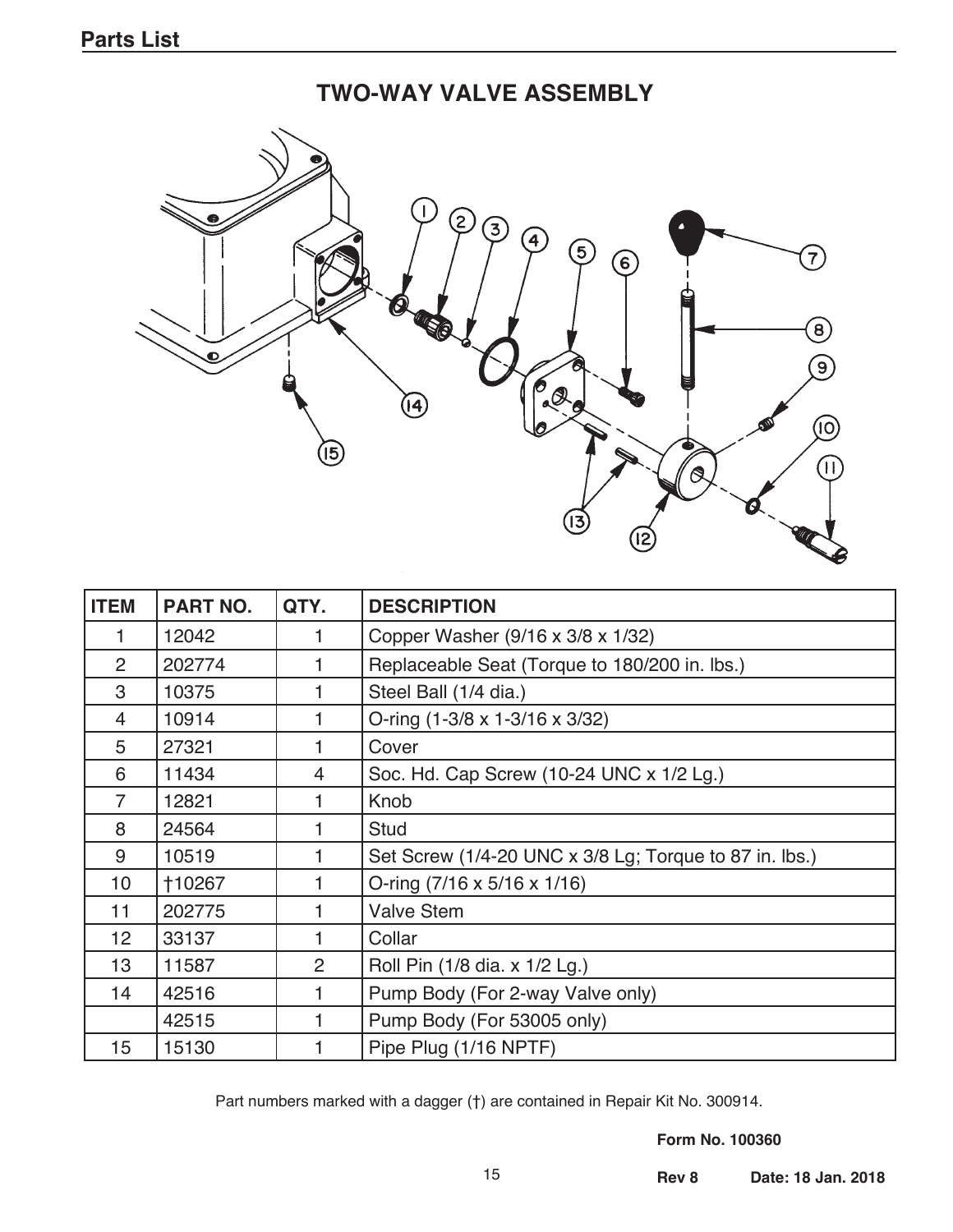# **THREE-WAY VALVE ASSEMBLY**



| <b>ITEM</b>    | <b>PART NO.</b> | QTY.           | <b>DESCRIPTION</b>                       |
|----------------|-----------------|----------------|------------------------------------------|
| 1              | 27200           | 1              | Rotor                                    |
| $\overline{2}$ | 10716           | 1              | Roll Pin (1/4 dia. x 3/4 Lg.)            |
| 3              | 12188           | 1              | <b>Needle Thrust Bearing</b>             |
| $\overline{4}$ | 12189           | 1              | <b>Bearing Race</b>                      |
| 5              | <b>†10930</b>   | 1              | O-ring (1-1/2 x 1-5/16 x 3/32)           |
| 6              | 25821           | 1              | Cover                                    |
| $\overline{7}$ | 11434           | $\overline{4}$ | Soc. Hd. Cap Screw (10-24 UNC x 1/2 Lg.) |
| 8              | 12195           | 1              | Compression Spring (1/4 O.D. x 1/2 Lg.)  |
| 9              | 10375           | 1              | Steel Ball (1/4 dia.)                    |
| 10             | †10266          | 3              | O-ring (3/8 x 1/4 x 1/16)                |
| 11             | 33117           | 1              | <b>Stem</b>                              |
| 12             | 24564           | 1              | <b>Stud</b>                              |
| 13             | 12821           | 1              | Knob                                     |
| 14             | 11587           | 1              | Roll Pin (1/8 dia. x 1/2 Lg.)            |
| 15             | 24570           | $\overline{2}$ | <b>Shear Seal</b>                        |
| 16             | <b>†12184</b>   | $\overline{2}$ | Backup Washer (3/8 x 1/4 x 0.58)         |
| 17             | †12187          | $\overline{2}$ | <b>Spring Washer</b>                     |
| 18             | 42522           | 1              | Pump Body (For 3-way Valve only)         |
| 19             | 10374           | 1              | Steel Ball (7/32 dia.)                   |
| 20             | 13574           | 1              | Roll Pin (1/8 dia. x 1-1/8 Lg.)          |
| 21             | †11031          | 1              | Copper Washer (15/32 x 5/16 x 1/32)      |
| 22             | 25683           | 1              | Cap Screw                                |
|                | 201288          | 1              | Directional Decal (Not Shown)            |

Part numbers marked with a dagger (†) are contained in Repair Kit No. 300914.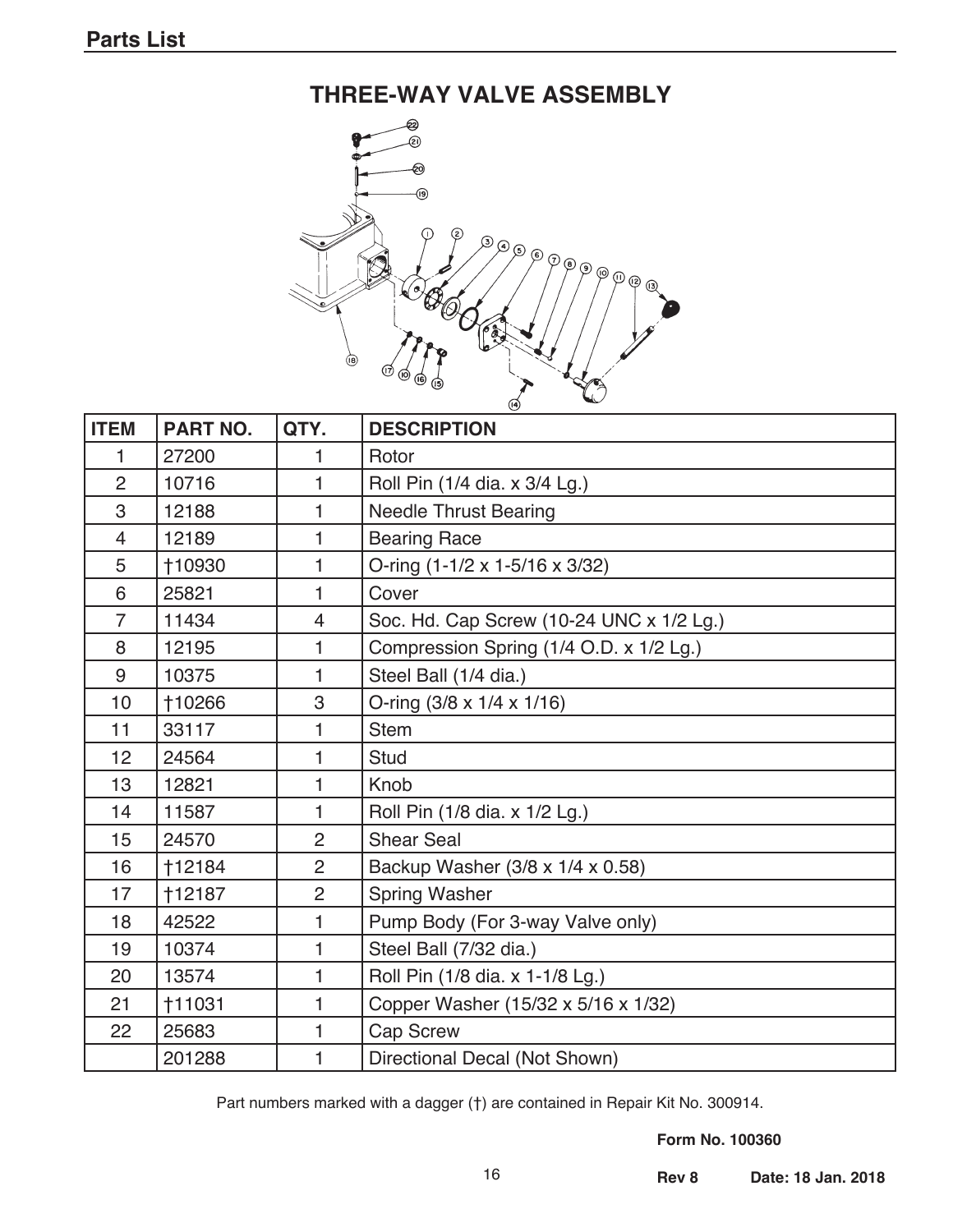# **FOUR-WAY VALVE ASSEMBLY**  $\mathbf{[2]}$  $\odot$  $\bigoplus$  $\sqrt{5}$   $\odot$  $\odot$  $\begin{pmatrix} 9 & 9 & 9 \ 9 & 9 & 9 \end{pmatrix}$  $\circledcirc$  $\sqrt{3}$ (၉) (၉)  $\circled{r}$

| <b>ITEM</b>    | <b>PART NO.</b> | QTY.           | <b>DESCRIPTION</b>                       |
|----------------|-----------------|----------------|------------------------------------------|
| 1              | 32071           |                | Rotor                                    |
| $\overline{2}$ | 10716           | 1              | Roll Pin (1/4 dia. x 3/4 Lg.)            |
| 3              | 12188           | 1              | <b>Needle Thrust Bearing</b>             |
| 4              | 12189           | 1              | <b>Bearing Race</b>                      |
| 5              | <b>†10930</b>   | 1              | O-ring (1-1/2 x 1-5/16 x 3/32)           |
| 6              | 25821           | 1              | Cover                                    |
| $\overline{7}$ | 11434           | $\overline{4}$ | Soc. Hd. Cap Screw (10-24 UNC x 1/2 Lg.) |
| 8              | 12195           | 1              | Compression Spring (1/4 O.D. x 1/2 Lg.)  |
| 9              | 10375           | 1              | Steel Ball (1/4 dia.)                    |
| 10             | †10266          | 3              | O-ring (3/8 x 1/4 x 1/16)                |
| 11             | 32070           | 1              | <b>Stem</b>                              |
| 12             | 24564           | 1              | <b>Stud</b>                              |
| 13             | 12821           | 1              | Knob                                     |
| 14             | 11587           | 1              | Roll Pin (1/8 dia. x 1/2 Lg.)            |
| 15             | 24570           | 3              | <b>Shear Seal</b>                        |
| 16             | 12184           | 3              | <b>Spring Water</b>                      |
| 17             | 12187           | 3              | <b>Spring Washer</b>                     |
| 18             | 15130           | 1              | Pipe Plug (1/16 NPTF)                    |
| 19             | 42520           | 1              | Pump Body (For 4-way Valve only)         |
|                | 203444          | 1              | Directional Decal (Not Shown)            |

Part numbers marked with a dagger (†) are contained in Repair Kit No. 300914.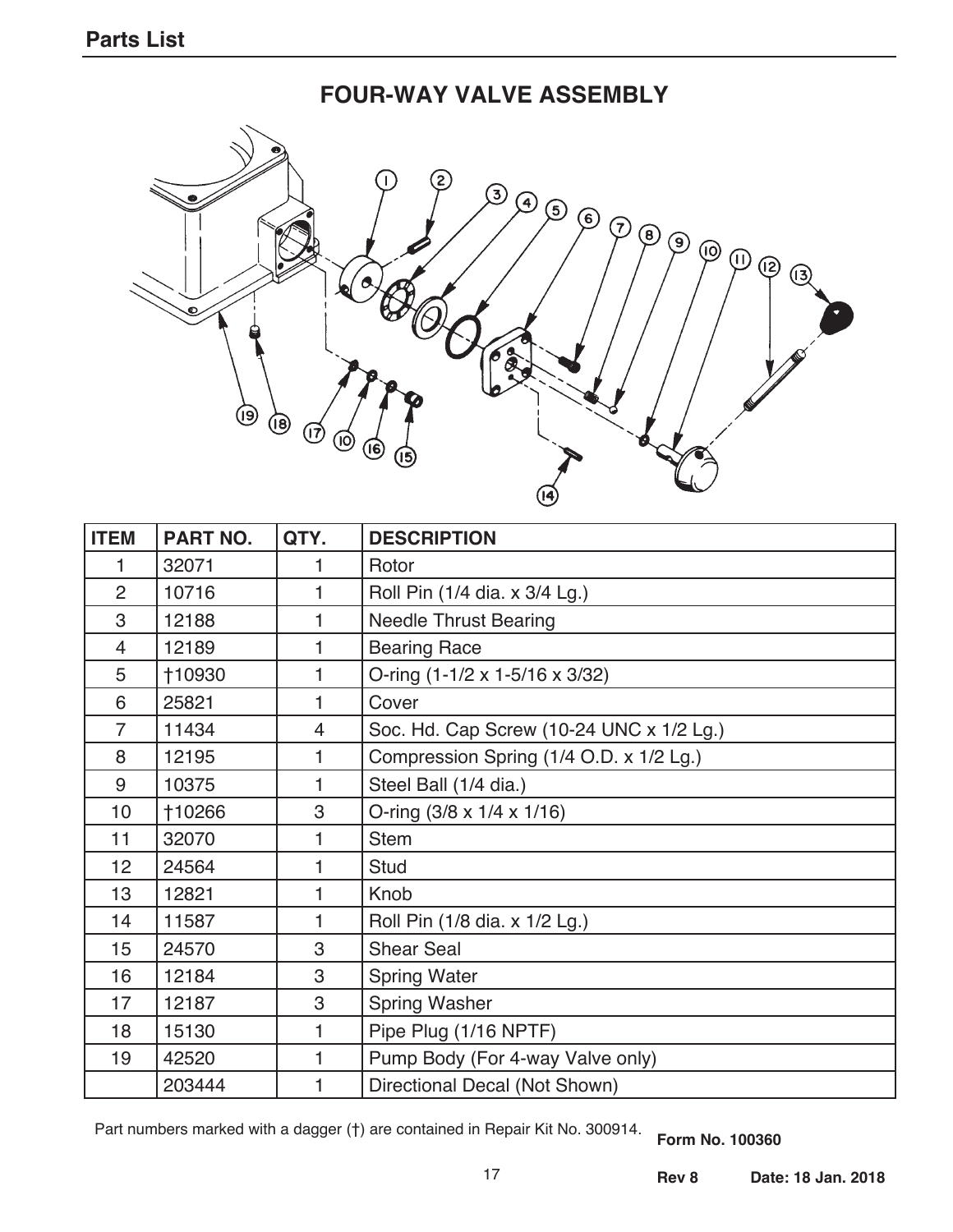**HIGH PRESSURE PUMP ASSEMBLY**

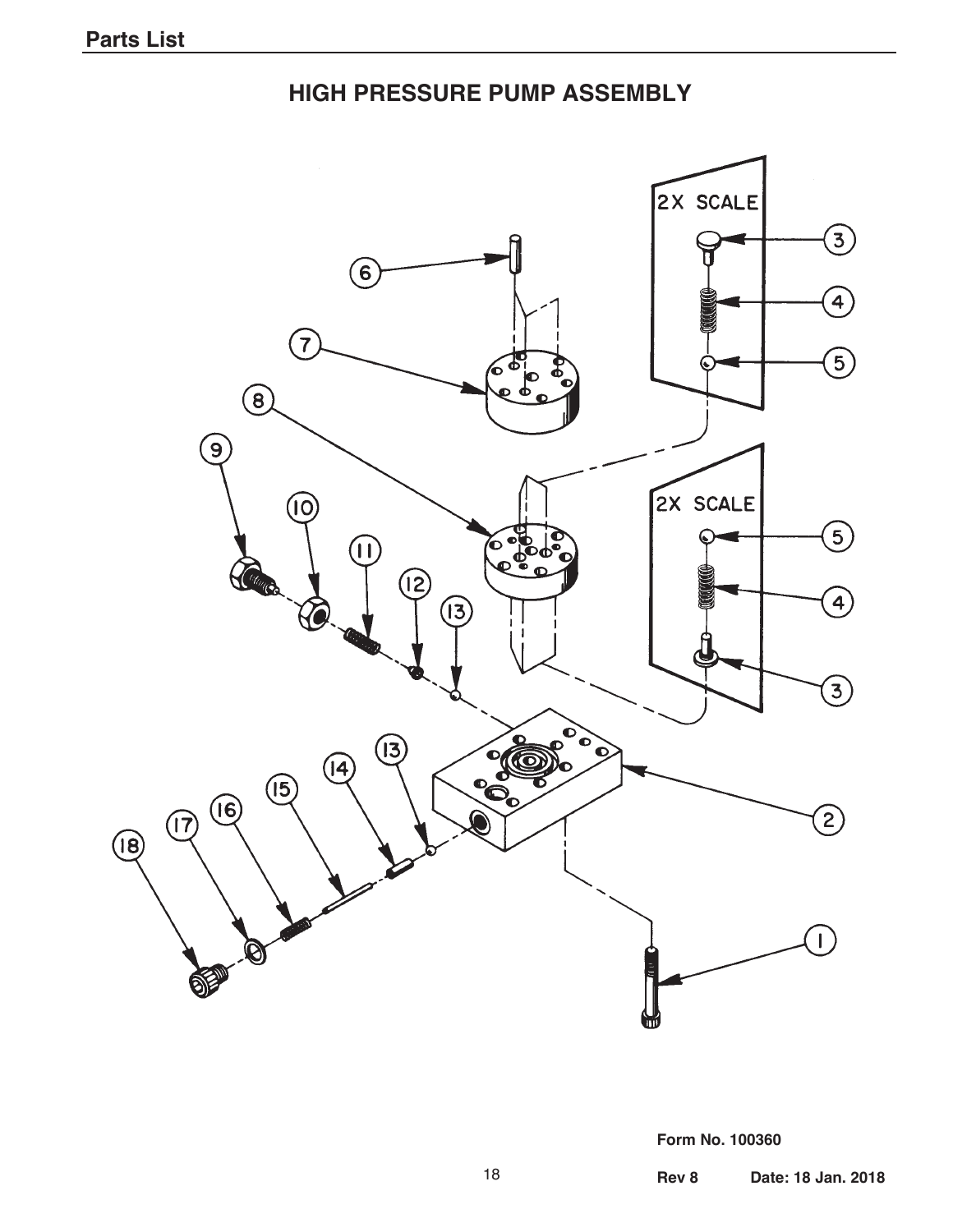### **Parts List**

| <b>ITEM</b>     | <b>PART NO.</b> | QTY.           | <b>DESCRIPTION</b>                       |
|-----------------|-----------------|----------------|------------------------------------------|
| 1               | *16747          | 7              | Torx Drive Cap Screw (See diagram below) |
| $\overline{2}$  | *36908          | 1              | Pump End Plate                           |
| 3               | *24549          | 6              | <b>Valve Guide</b>                       |
| $\overline{4}$  | *10445          | 6              | Compression Spring (5/32 O.D. x 3/4 Lg.) |
| 5               | *12223          | 6              | Steel Ball (3/16 dia.)                   |
| 6               | *20775          | 3              | Piston                                   |
| $\overline{7}$  | *40629          | 1              | <b>Pump Barrel</b>                       |
| 8               | *40630          | 1              | <b>Valve Head</b>                        |
| 9               | 200797          | 1              | Adapter                                  |
| 10              | 10386           | 1              | Jam Nut (3/8-24 UNF)                     |
| 11              | 15691           | 1              | Compression Spring (1/4 O.D. x 5/8 Lg.)  |
| 12 <sub>2</sub> | 200796          | 1              | Adapter                                  |
| 13              | 10375           | $\overline{2}$ | Steel Ball (1/4 dia.)                    |
| 14              | 201998          | 1              | Sleeve                                   |
| 15              | 12571           | 1              | Roll Pin (1/8 dia. x 1-3/8 Lg.)          |
| 16              | 14431           | 1              | Compression Spring (3/16 O.D. x 3/4 Lg.) |
| 17              | <b>†12042</b>   | 1              | Copper Washer (9/16 x 3/8 x 1/32)        |
| 18              | 29690           |                | Cap Screw (Torque to 180 in. lbs.)       |

\*Part numbers marked with an asterisk (\*) are **NOT** used with Pump using Automatic Valve. Part numbers marked with a dagger (†) are contained in Repair Kit No. 300914.

# **BOLT TIGHTENING SEQUENCE**



**NOTE: Assemble in sequence shown. Lubricate under head and on threads. Torque to 170 in. lbs.**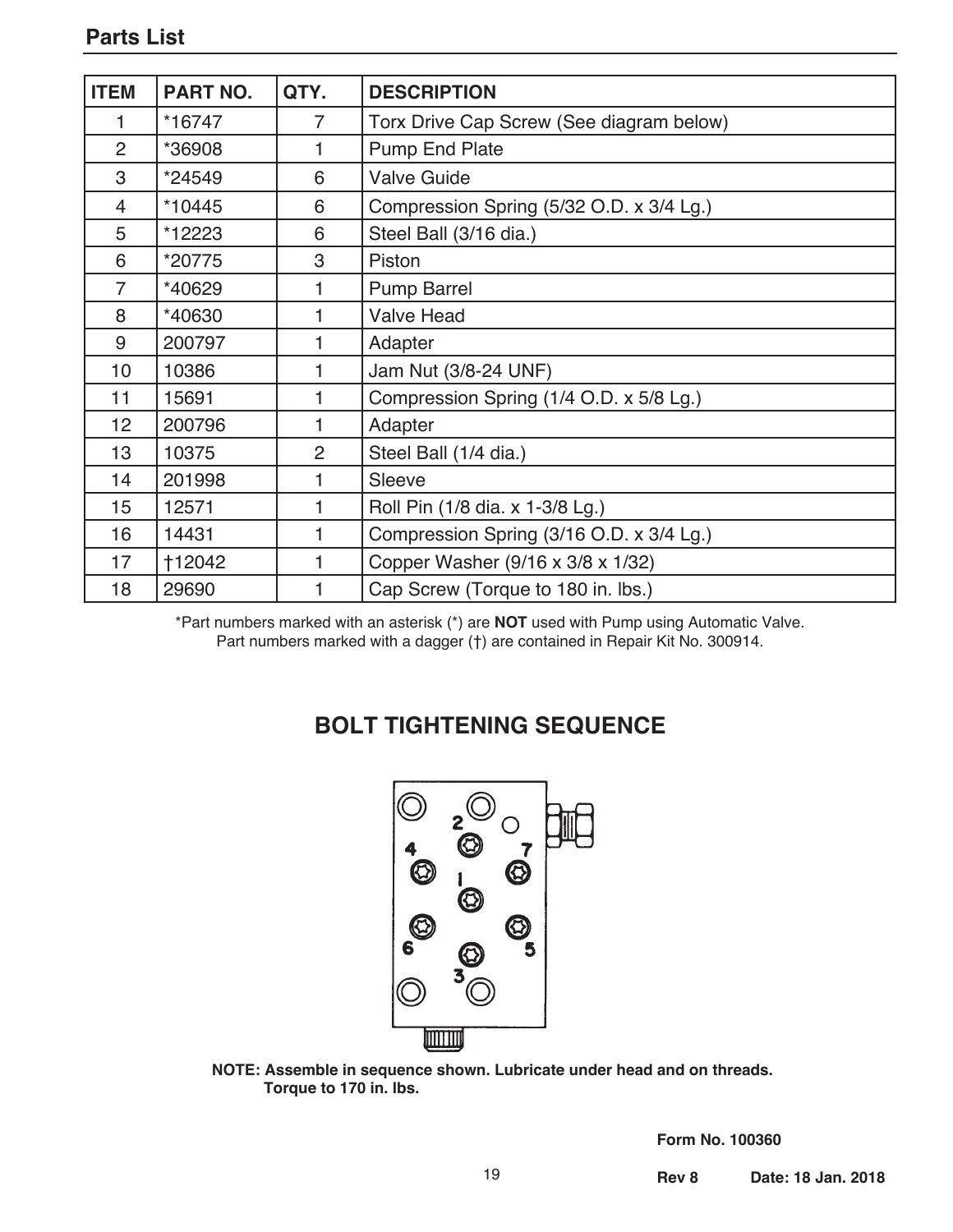

**HIGH PRESSURE PUMP ASS'Y WITH AUTOMATIC VALVE**